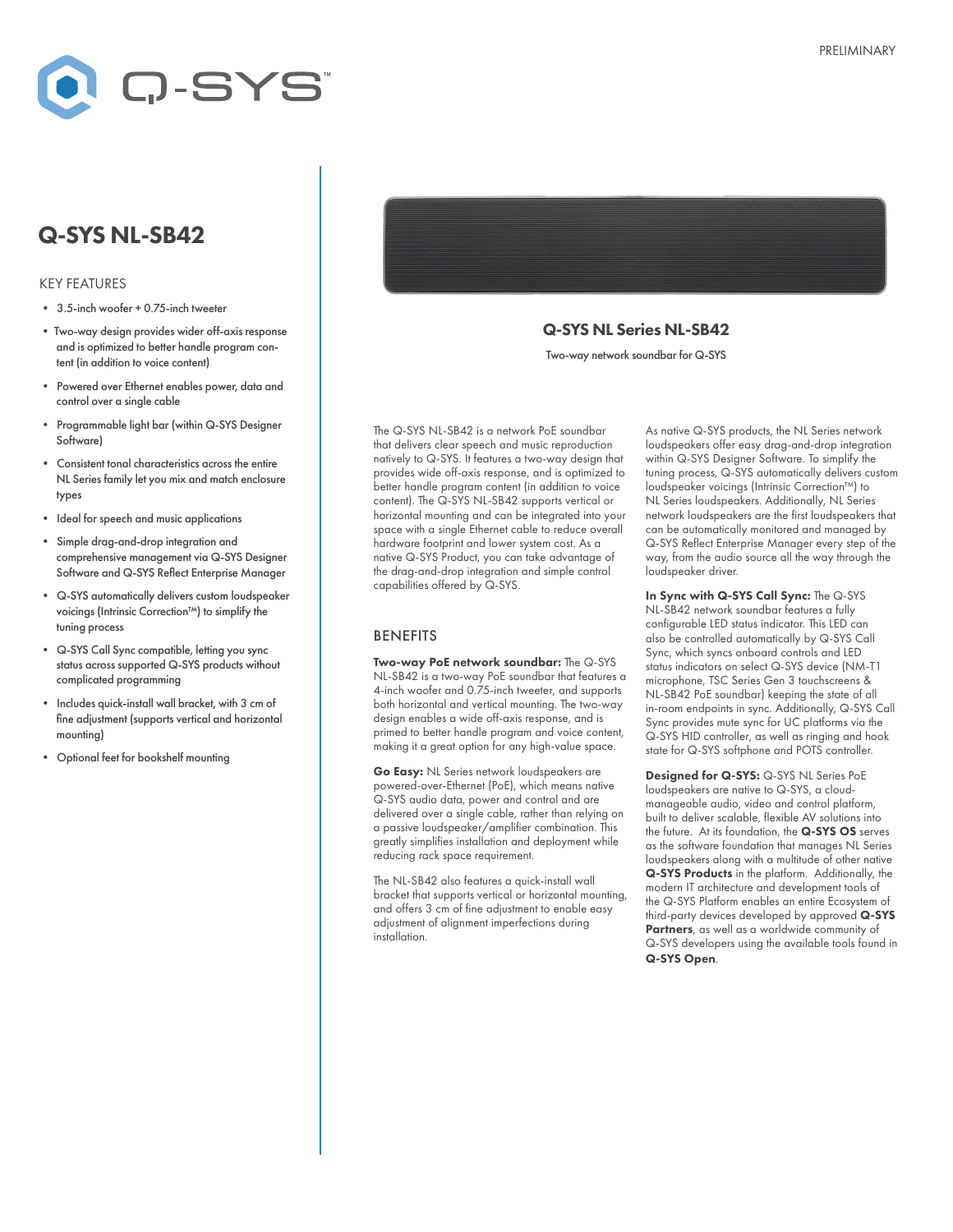# Q-SYS NL-SB42

### System Detail

| LF transducer                   | 3.5-in (88.9 mm)                                                      |
|---------------------------------|-----------------------------------------------------------------------|
| HF transducer                   | 0.75-in (19.05 mm)                                                    |
| Effective frequency range       | 110 Hz - 20 kHz                                                       |
| Rated noise power / voltage     | 12 W maximum (PoE), 11 W typical<br>24 W maximum (PoE+), 23 W typical |
| Rated coverage (-6 dB)          | 150° horizontal, 160° vertical (1 kHz - 10 kHz)                       |
| Directivity factor              | 2.7                                                                   |
| Directivity index               | 4.2 dB                                                                |
| Maximum continuous SPL          | 90 dB (PoE), 93 dB (PoE +)                                            |
| Maximum peak SPL                | 106 dB (PoE), 107 dB (PoE +)                                          |
| Digital signal processing       | Onboard limiter                                                       |
| Amplifier fault monitoring      | Open circuit, short circuit, over temp                                |
| Input connector type            | <b>RJ45</b>                                                           |
| Power requirements              | PoE (Type 1 Class 3) or PoE+ (Type 2 Class 4)                         |
| Power consumption               | 12 W maximum (PoE)<br>24 W maximum (PoE+)                             |
| Enclosure material              | ABS                                                                   |
| Grille material                 | Powder-coated steel                                                   |
| Operating temperature range     | 10° to 40° C (50° to 104° F)                                          |
| Net weight                      | 3.86 lbs (1.75 kg)                                                    |
| Product dimensions (W x H x D)  | 20.4 x 3.97 x 2.87 in (518.1 x 101 x 73 mm)                           |
| Shipping weight                 | 7.86 lbs (3.57 kg)                                                    |
| Shipping dimensions (W x H x D) | 23.8 x 7.4 x 7.36 in (605 x 188 x 187 mm)                             |
| Included accessories            | Wall-mounting bracket, rubber feet                                    |
| Safety agency                   | UL/IEC 62368-1, CE                                                    |